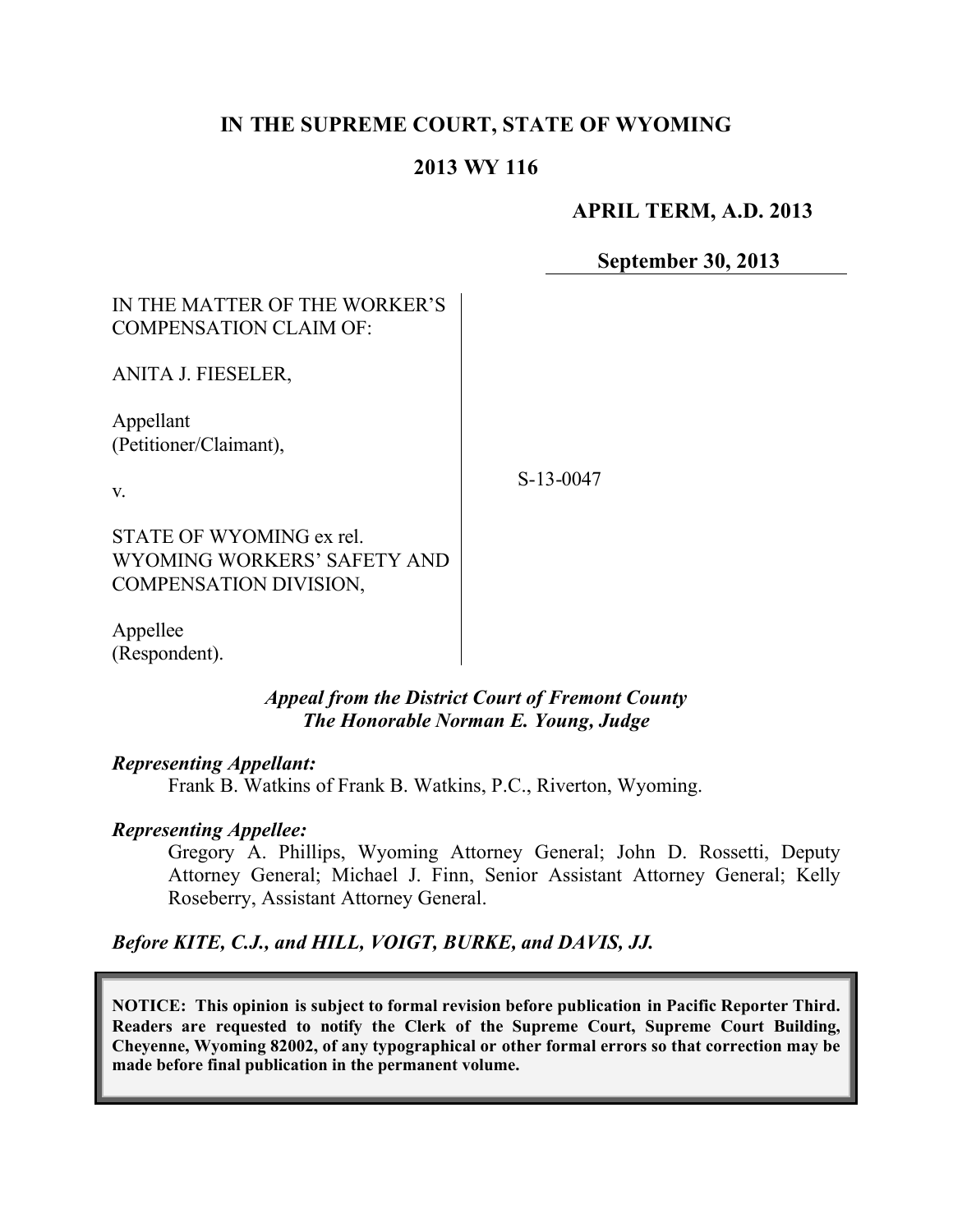## **VOIGT**, **Justice**.

 $\overline{a}$ 

[¶1] The appellant suffered a heart attack while working as a medical/surgical charge nurse at Lander Regional Hospital. She applied for benefits with the Wyoming Workers' Safety and Compensation Division (Division), but the claim was denied. The Office of Administrative Hearings (OAH) upheld the Division's denial of benefits, concluding the appellant did not satisfy her burden set forth in Wyo. Stat. Ann. § 27-14-603(b) (LexisNexis 2013). Specifically, it found the appellant failed to prove her myocardial infarction was caused by exertion clearly unusual or abnormal to her particular employment at the Hospital.<sup>1</sup> The appellant sought review of the OAH's decision and the district court affirmed. On appeal to this Court, the appellant claims the OAH misinterpreted the statute governing coronary conditions when it required the appellant to prove that her duties precipitating the heart attack were unusual or abnormal for her position at the Hospital, rather than unusual or abnormal in the nursing profession generally. We affirm.

## **ISSUE**

[¶2] Did the OAH err as a matter of law when it interpreted Wyo. Stat. Ann. § 27-14-  $603(b)(ii)$  to require that the causative exertion be unusual or abnormal for a medical/surgical unit charge nurse at the appellant's specific place of employment, rather than being unusual or abnormal for a medical/surgical unit charge nurse in the nursing profession generally?

## **FACTS**

[¶3] On October, 2, 2010, the appellant was working the 7:00 p.m. to 7:00 a.m. shift as a charge nurse at the Hospital's medical/surgical unit. At approximately 10:45 p.m., the appellant and four other employees moved an immobile stroke patient from a hospital bed to an air mattress to allow for incontinent care to be provided. The appellant and another nurse provided such care, and then attempted to move the patient into bed. Soon thereafter, the appellant became nauseous, felt like she was going to vomit, and began to sweat heavily.

[¶4] Because of her training, the appellant realized she was experiencing symptoms indicative of a heart attack and went to the Hospital's emergency room. The appellant was admitted to the emergency room around 12:45 a.m., where she was diagnosed with a heart attack. The appellant was life-flighted to Wyoming Medical Center in Casper, where she underwent triple bypass surgery.

 $1$  The parties also refer to Lander Regional Hospital as Lander Valley Medical Center. To avoid any confusion, we refer to this medical facility simply as the Hospital.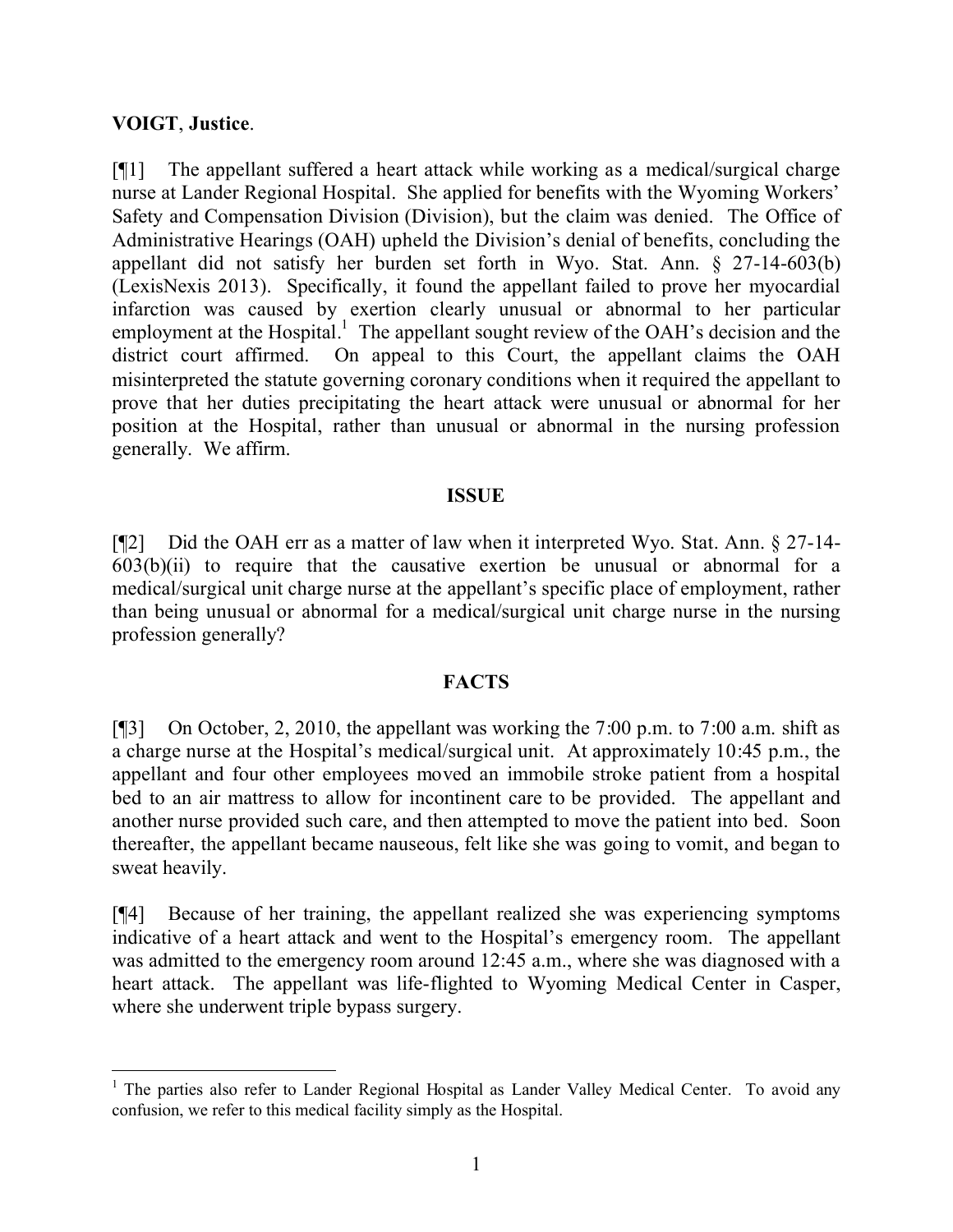[¶5] The appellant applied for worker's compensation benefits for expenses related to the heart attack, which the Division denied. Applying Wyo. Stat. Ann. § 27-14-603(b), the Division found the "[m]edical documentation on file does not support a direct causal connection between the condition under which [the appellant's] work was performed and [the appellant's] cardiac condition diagnosed as three vessel coronary atherosclerotic disease." The appellant objected, and the case was referred to the OAH for contested case proceedings.

[¶6] The OAH held a contested case hearing, during which the appellant, the Division, and the Hospital all presented evidence and arguments. The appellant took the position that her burden under Wyo. Stat. Ann. § 27-14-603(b)(ii) required proof that the exertion leading to her heart attack was abnormal or unusual for a charge nurse generally in the industry. Accordingly, the appellant relied on testimony to this effect from her cardiac surgeon at Wyoming Medical Center, Dr. Eric Munoz. Dr. Munoz did not specifically review the duties and policies for a charge nurse at the Hospital; rather, his opinion was based on (1) the appellant's own account of the facts, and (2) general observations at several different hospitals around the country where he worked throughout his career. Premised on these bases, Dr. Munoz concluded the exertions causing the appellant's heart attack at the Hospital were unusual or abnormal for a charge nurse.

[¶7] Conversely, the Division's and Hospital's medical expert testified about causation by comparing the appellant's duties to those of a charge nurse specifically employed at the Hospital. The OAH received evidence establishing the appellant's job description and working conditions for a charge nurse at the Hospital's medical/surgical unit. Also entered into evidence and considered by the OAH were the Hospital's staffing reports, patient reports, and polices regarding nurse staffing.

[ $[$ [8] The OAH issued a clear and cogent 42-page order<sup>2</sup> denying benefits, finding the appellant failed to prove her activities as a charge nurse on the night of the heart attack were unusual to or abnormal for a charge nurse in the medical/surgical unit at the Hospital. Specifically, the OAH found:

> This Office also finds that the Wyoming Supreme Court case of *Loomer v. State ex rel. Wyoming Workers' Safety and Compensation Division*, 2004 WY 47, 88 P.3d 1036 (Wyo. 2004) controls this matter and requires [the appellant] to prove the causative exertion was unusual or abnormal for a charge nurse on the medical/surgical unit of LRH and not the nursing profession in general or a position in the surgical unit of the Wyoming Medical Center in Casper. In *Loomer*, the Wyoming Supreme Court reiterated its

 <sup>2</sup> The OAH's order includes detailed findings of fact and conclusions of law.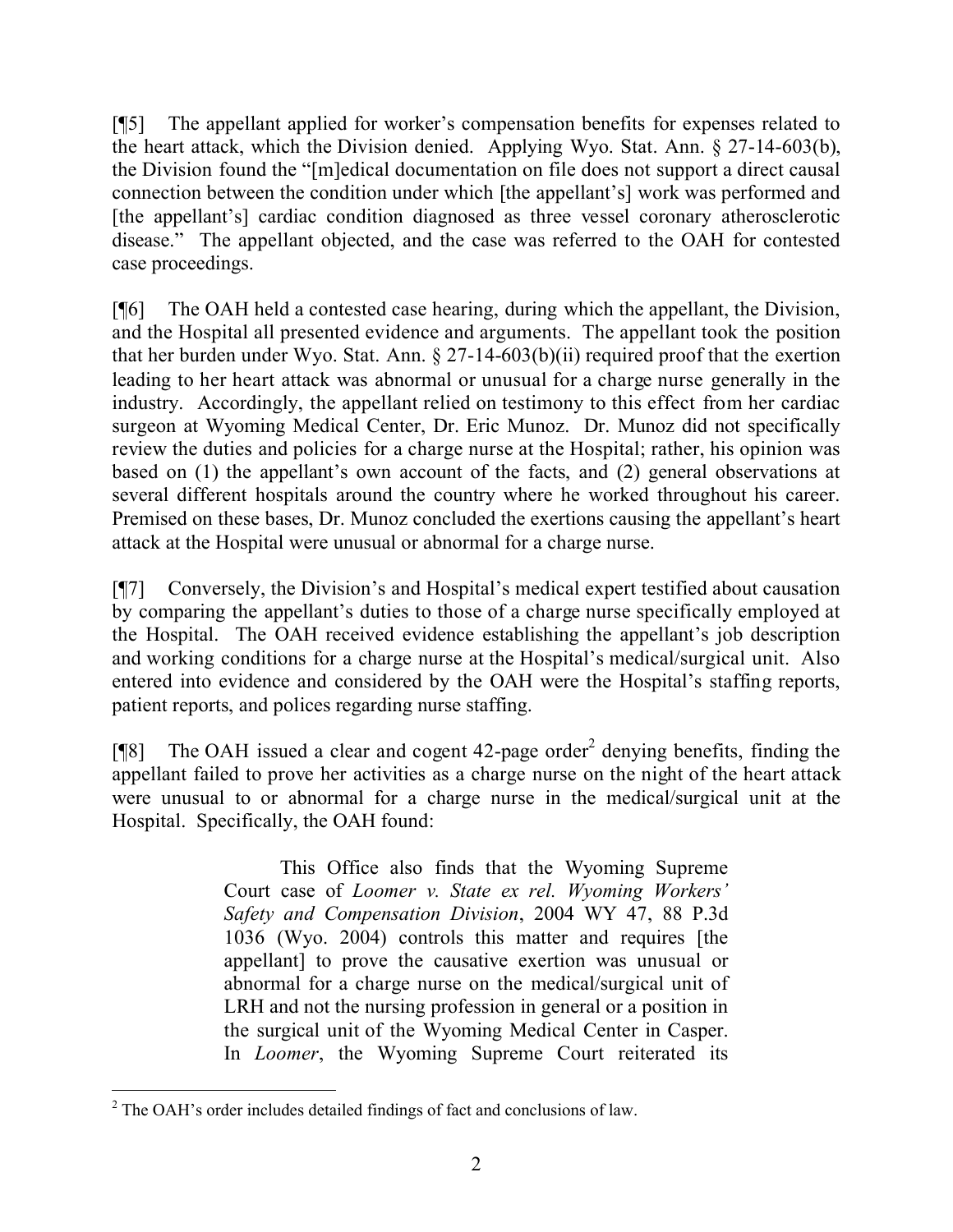holding that to ascertain when an employee's specific exertion is unusual, an objective versus subjective test must be used. The objective test compares the employee's specific exertion to the usual exertion of other employees engaged in the same or similar activity. The court also held that the causative stress or exertion must be clearly unusual to or abnormal for employees in that particular employment.

(Emphasis in original.)

[¶9] Based upon this controlling authority, the OAH determined:

[The appellant] did not satisfy her burden of proof for a coronary condition because she did not prove that her duties on the evening of October 2, 2010 were unusual or abnormal for that of a charge nurse on the medical/surgical unit of LRH. [The appellant] admitted, and the evidence showed, that it was typical for her to have five patients, provide incontinent care multiple times during the course of her shift, work with a traveler nurse, lift and move patients in their beds and have multiple tasks to perform at any given time. All medical evidence concluded that [the appellant's] heart attack was caused by her three-vessel coronary artery disease, history of smoking a pack of cigarettes a day for 40 years, family history of artery disease and other risk factors. Dr. Munoz' opinion was undermined by his lack of understanding of the medical/surgical unit at LRH, as well as the history provided to him by [the appellant], which was exaggerated in terms of the number of patients she had to care for on October 2, 2010.

In sum, the OAH concluded that "[i]n fact, [the appellant] was hired to do all of those activities during the normal course of business as a charge nurse on the medical/surgical unit at LRH. The Wyoming Supreme Court case of *Loomer* [] clearly defines the employment stress must be unusual for an LRH charge nurse on the medical/surgical unit."

[¶10] The appellant petitioned the district court for review, which affirmed, and this appeal followed.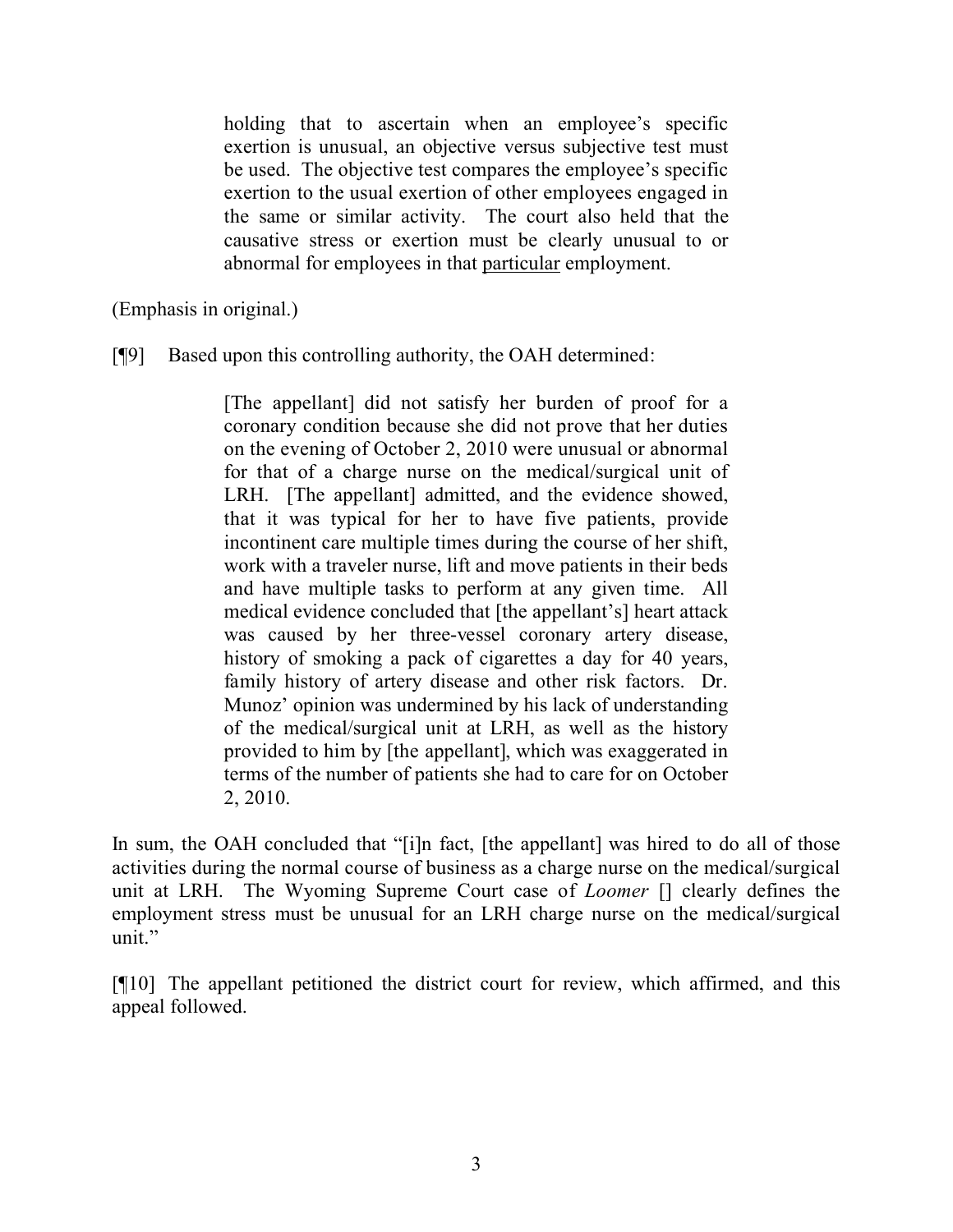#### **STANDARD OF REVIEW**

[¶11] In an appeal from a district court's review of an administrative decision, we review the matter as if it had come directly from the agency, affording no special deference to the district court's decision. *Hayes v. State ex rel. Wyo. Workers' Safety & Comp. Div.*, 2013 WY 96, ¶ 11, 307 P.3d 843, 846 (Wyo. 2013). We review an agency's conclusions of law *de novo*, and will affirm only if the agency's conclusions are in accordance with the law. *Moss v. State ex rel. Wyo. Workers' Safety & Comp. Div.*, 2010 WY 66, 11, 232 P.3d 1, 4 (Wyo. 2010); Wyo. Stat. Ann. § 16-3-114(c)(ii)(A) (LexisNexis 2013).

#### **DISCUSSION**

[¶12] The appellant's claim for benefits concerning her coronary condition is controlled by Wyo. Stat. Ann. § 27-14-603(b)(ii), which requires a claimant to establish, *inter alia*, that: "causative exertion occurs during the actual period of employment stress clearly unusual to or abnormal for employees in that particular employment . . . ." Pursuant to this provision, the hearing examiner required the appellant to establish that her heart attack was caused by exertion unusual to or abnormal for a charge nurse on the medical/surgical unit of the Hospital, not in the nursing profession in general. The appellant contends the OAH erred and that "particular employment" in her case means a medical/surgical charge nurse without the specific focus on the employer. We previously have had occasion to interpret this provision, which clearly answers the appellant's issue against her.

[¶13] In *Loomer v. State ex rel. Wyoming Workers' Safety and Compensation Division*, the claimant was originally hired by the employer, TRC, as a pipe inspector; however, the claimant suffered a heart attack while unloading pipe off of a truck he had delivered to a well site. 2004 WY 47, ¶ 1, 88 P.3d 1036, 1038 (Wyo. 2004). The initial question became whether the claimant's "particular employment" at the time of his heart attack was that of a pipe fitter or truck driver. We determined the "phrase 'particular employment' as found in Wyo. Stat. Ann.  $\S$  27–14–603(b)(ii) means the task being performed at the time of the causative exertion." *Id*. at  $\sqrt{90}$ , at 1045. Based upon our interpretation, we explained that a claimant must establish that the employment stress was abnormal or unusual for a person with that particular employer:

> When Mr. Loomer suffered his heart attack, his particular employment was that of a TRC truck driver. Therefore, we must now determine whether there is substantial evidence to support the Commission's determination that the employment stress Mr. Loomer experienced was neither abnormal to nor unusual for a TRC truck driver.

*Id*. at ¶ 24, at 1044.